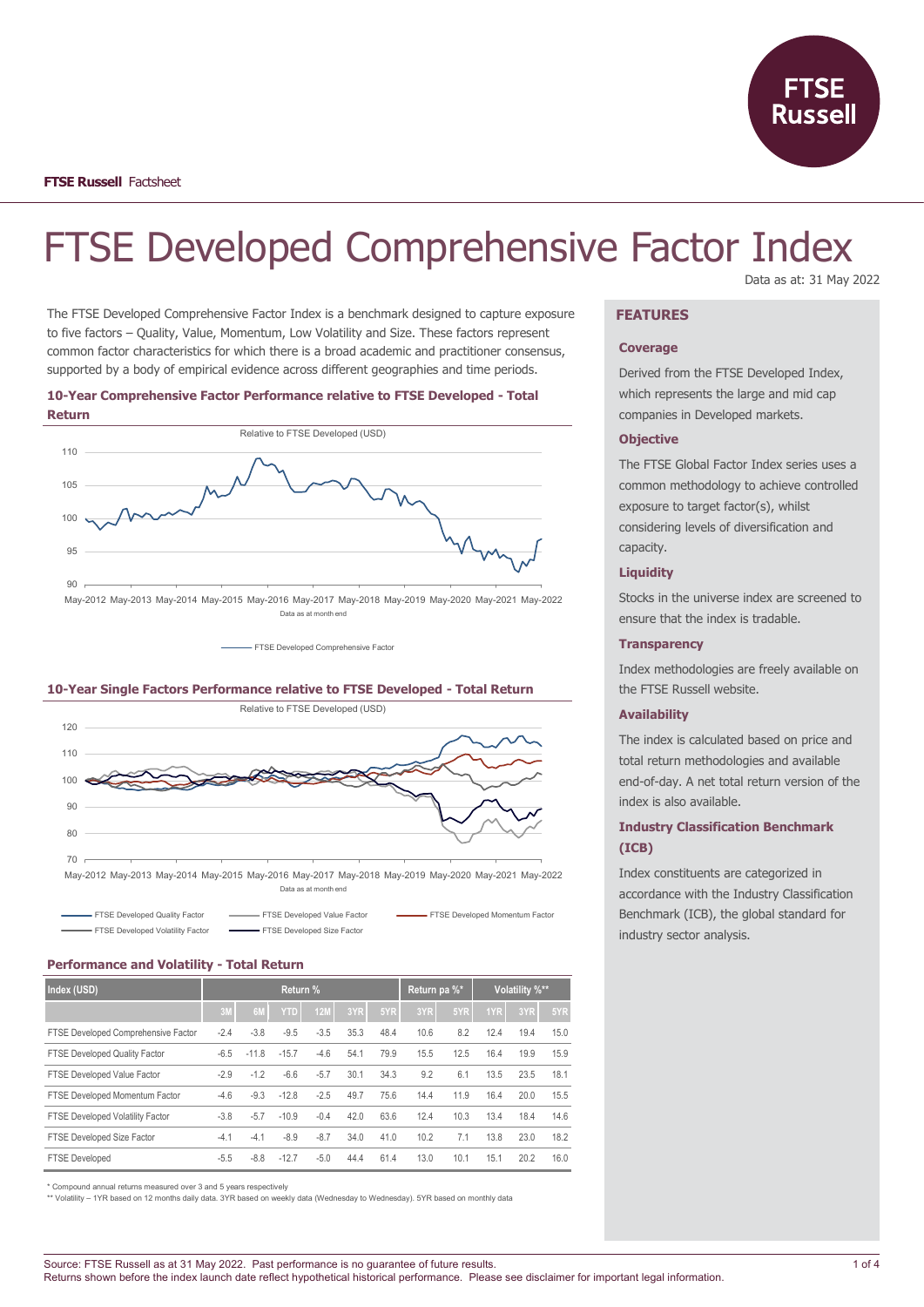| Index % (USD)                                 | 2012 | 2013 | 2014 | 2015   | 2016 | 2017 | 2018    | 2019 | 2020   | 2021 |
|-----------------------------------------------|------|------|------|--------|------|------|---------|------|--------|------|
| <b>FTSE Developed Comprehensive</b><br>Factor | 17.4 | 27.7 | 8.4  | 2.9    | 6.0  | 25.4 | $-9.4$  | 23.4 | 10.1   | 19.4 |
| <b>FTSE Developed Quality Factor</b>          | 13.8 | 25.7 | 6.5  | 1.5    | 5.6  | 28.0 | $-5.0$  | 31.4 | 24.0   | 24.1 |
| FTSE Developed Value Factor                   | 17.2 | 28.1 | 3.4  | $-3.3$ | 12.4 | 24.1 | $-13.8$ | 23.0 | $-0.5$ | 20.4 |
| FTSE Developed Momentum<br>Factor             | 18.1 | 27.8 | 5.2  | 1.1    | 5.8  | 25.5 | $-7.0$  | 28.4 | 23.0   | 20.9 |
| <b>FTSE Developed Volatility Factor</b>       | 15.0 | 25.1 | 9.3  | 0.7    | 9.1  | 20.8 | $-5.4$  | 29.3 | 10.7   | 23.4 |
| FTSE Developed Size Factor                    | 18.6 | 25.8 | 2.9  | 1.9    | 9.2  | 25.8 | $-13.1$ | 23.6 | 10.2   | 15.6 |
| <b>FTSE Developed</b>                         | 17.0 | 26.8 | 5.1  | $-0.3$ | 8.2  | 23.9 | $-8.6$  | 28.0 | 16.7   | 21.4 |

# **Return/Risk Ratio and Drawdown - Total Return**

| Index (USD)                             | <b>Return/Risk Ratio</b> |     |     | Drawdown (%) |         |         |         |             |
|-----------------------------------------|--------------------------|-----|-----|--------------|---------|---------|---------|-------------|
|                                         | 1YR                      | 3YR | 5YR | <b>10YR</b>  | 1YR     | 3YR     | 5YR     | <b>10YR</b> |
| FTSE Developed Comprehensive Factor     | $-0.3$                   | 0.5 | 0.5 | 0.9          | $-14.0$ | $-35.6$ | $-35.6$ | $-35.6$     |
| FTSE Developed Quality Factor           | $-0.3$                   | 0.7 | 0.8 | 1.0          | $-20.5$ | $-31.5$ | $-31.5$ | $-31.5$     |
| FTSE Developed Value Factor             | $-0.4$                   | 0.3 | 0.3 | 0.6          | $-13.6$ | $-40.7$ | $-40.8$ | $-40.8$     |
| FTSE Developed Momentum Factor          | $-0.1$                   | 0.6 | 0.8 | 1.0          | $-18.0$ | $-32.5$ | $-32.5$ | $-32.5$     |
| <b>FTSE Developed Volatility Factor</b> | 0.0                      | 0.6 | 0.7 | 1.0          | $-15.6$ | $-33.3$ | $-33.3$ | $-33.3$     |
| FTSE Developed Size Factor              | $-0.6$                   | 0.4 | 0.4 | 0.7          | $-15.4$ | $-40.2$ | $-40.2$ | $-40.2$     |
| <b>FTSE Developed</b>                   | $-0.3$                   | 0.5 | 0.6 | 0.9          | $-18.0$ | $-34.0$ | $-34.0$ | $-34.0$     |

Return/Risk Ratio – based on compound annual returns and volatility in Performance and Volatility table Drawdown - based on daily data

### **Top 10 Constituents - Comprehensive Factor**

| <b>Constituent</b>               | <b>Country</b> | <b>ICB Industry</b>       | <b>FTSE Developed Comprehensive Factor</b><br>(Wgt %) | <b>FTSE Developed Diff %</b><br>(Wgt %) |      |
|----------------------------------|----------------|---------------------------|-------------------------------------------------------|-----------------------------------------|------|
| <b>Archer Daniels</b><br>Midland | <b>USA</b>     | <b>Consumer Staples</b>   | 0.94                                                  | 0.09                                    | 0.85 |
| HP                               | <b>USA</b>     | Technology                | 0.86                                                  | 0.08                                    | 0.78 |
| Canon                            | Japan          | Technology                | 0.58                                                  | 0.05                                    | 0.53 |
| Rio Tinto Ltd.                   | Australia      | <b>Basic Materials</b>    | 0.55                                                  | 0.06                                    | 0.50 |
| Nucor Corp                       | <b>USA</b>     | <b>Basic Materials</b>    | 0.51                                                  | 0.07                                    | 0.45 |
| Kroger                           | <b>USA</b>     | <b>Consumer Staples</b>   | 0.51                                                  | 0.07                                    | 0.44 |
| Segro                            | UK             | <b>Real Estate</b>        | 0.49                                                  | 0.03                                    | 0.46 |
| Autozone                         | <b>USA</b>     | Consumer<br>Discretionary | 0.44                                                  | 0.08                                    | 0.36 |
| Cincinnati Fin Cp                | <b>USA</b>     | Financials                | 0.42                                                  | 0.03                                    | 0.39 |
| Epam Systems                     | <b>USA</b>     | Technology                | 0.39                                                  | 0.03                                    | 0.36 |
| <b>Totals</b>                    |                |                           | 5.69                                                  | 0.59                                    |      |

# **ICB Industry Breakdown - Comprehensive Factor**

|                 |                               | <b>FTSE Developed</b><br><b>Comprehensive Factor</b> |        | <b>FTSE Developed</b> |        |         |
|-----------------|-------------------------------|------------------------------------------------------|--------|-----------------------|--------|---------|
| <b>ICB Code</b> | <b>CB Industry</b>            | No. of Cons                                          | Wgt %  | No. of Cons           | Wgt %  | Diff %  |
| 10              | Technology                    | 141                                                  | 11.65  | 223                   | 21.50  | $-9.85$ |
| 15              | Telecommunications            | 58                                                   | 4.33   | 69                    | 3.05   | 1.27    |
| 20              | <b>Health Care</b>            | 126                                                  | 7.34   | 196                   | 12.88  | $-5.54$ |
| 30              | Financials                    | 245                                                  | 11.92  | 300                   | 13.80  | $-1.88$ |
| 35              | <b>Real Estate</b>            | 118                                                  | 6.42   | 154                   | 2.98   | 3.43    |
| 40              | <b>Consumer Discretionary</b> | 214                                                  | 10.10  | 376                   | 13.60  | $-3.50$ |
| 45              | <b>Consumer Staples</b>       | 142                                                  | 10.98  | 169                   | 6.64   | 4.34    |
| 50              | Industrials                   | 333                                                  | 17.72  | 428                   | 13.17  | 4.55    |
| 55              | <b>Basic Materials</b>        | 121                                                  | 7.79   | 144                   | 3.89   | 3.90    |
| 60              | Energy                        | 44                                                   | 3.45   | 65                    | 5.20   | $-1.76$ |
| 65              | <b>Utilities</b>              | 89                                                   | 8.31   | 100                   | 3.27   | 5.04    |
| <b>Totals</b>   |                               | 1631                                                 | 100.00 | 2224                  | 100.00 |         |

# **INFORMATION**

# **Index Universe**

FTSE Developed

**Index Launch**

17 August 2016

**Base Date**

20 September 2013

**Base Value**

1000

# **Investability Screen**

Actual free float and liquidity screen applied to underlying

### **Index Calculation**

Index calculated end-of-day

**End-of-Day Distribution**

Via FTP and email

# **Currency**

USD, EUR, GBP, JPY, AUD, Local

# **Review Dates**

Semi-annually in March and September

# **History**

Available from Sep 2000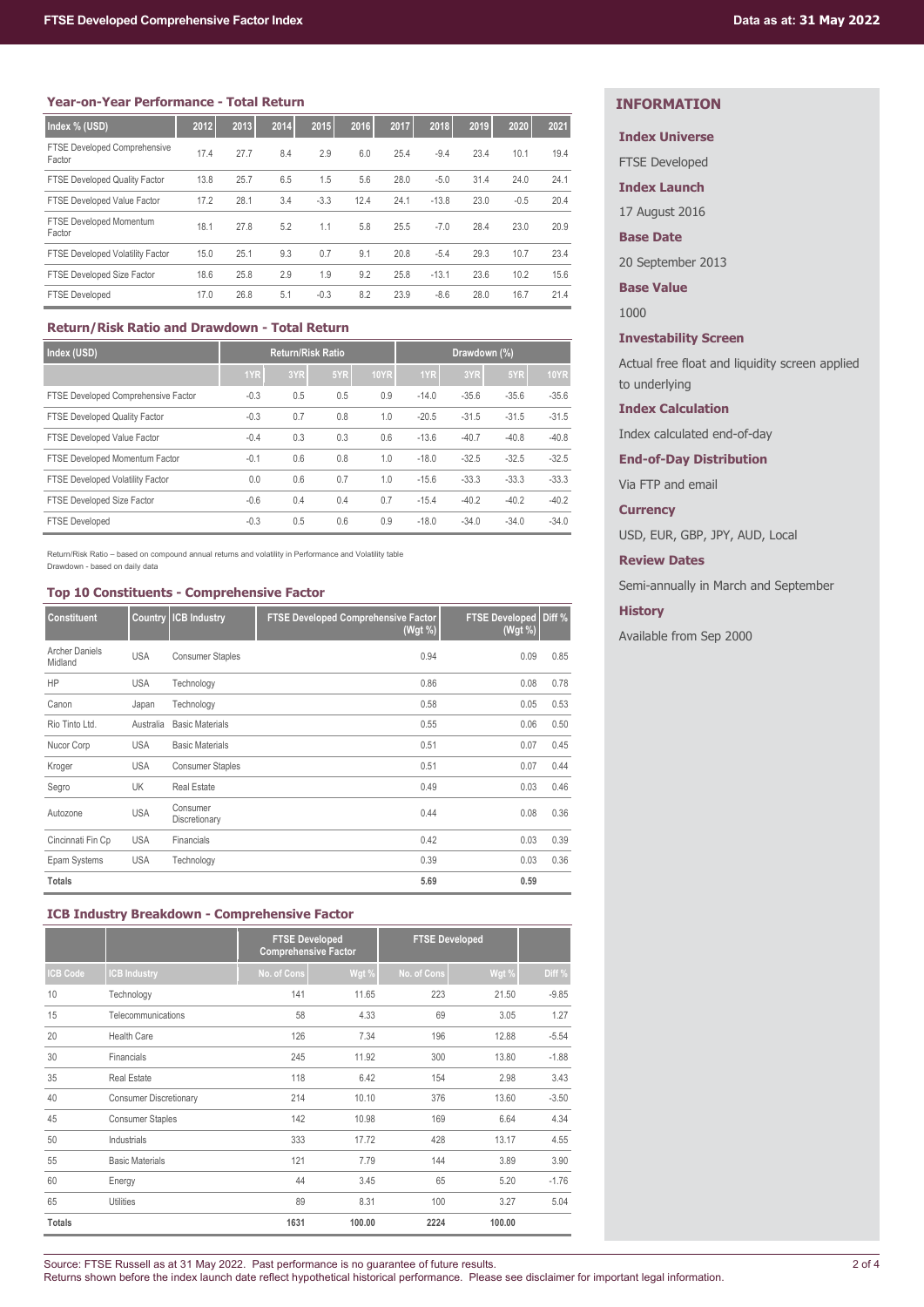|               | <b>FTSE Developed Comprehensive</b><br>Factor |        | <b>FTSE Developed</b> |        |          |
|---------------|-----------------------------------------------|--------|-----------------------|--------|----------|
| Country       | No. of Cons                                   | Wgt %  | No. of Cons           | Wgt %  | Diff %   |
| Australia     | 91                                            | 7.73   | 111                   | 2.48   | 5.24     |
| Austria       | $\overline{I}$                                | 0.14   | $\overline{7}$        | 0.06   | 0.08     |
| Belgium       | 15                                            | 0.73   | 16                    | 0.28   | 0.45     |
| Canada        | 44                                            | 2.85   | 51                    | 3.16   | $-0.31$  |
| Denmark       | 16                                            | 0.63   | 21                    | 0.72   | $-0.09$  |
| Finland       | 16                                            | 0.90   | 17                    | 0.38   | 0.52     |
| France        | 57                                            | 2.29   | 78                    | 3.00   | $-0.71$  |
| Germany       | 56                                            | 2.24   | 85                    | 2.32   | $-0.08$  |
| Hong Kong     | 39                                            | 1.16   | 90                    | 0.94   | 0.22     |
| Ireland       | 3                                             | 0.10   | $\overline{4}$        | 0.06   | 0.04     |
| Israel        | 28                                            | 1.02   | 42                    | 0.22   | 0.80     |
| Italy         | 35                                            | 1.04   | 38                    | 0.72   | 0.32     |
| Japan         | 360                                           | 12.93  | 507                   | 6.90   | 6.02     |
| Korea         | 67                                            | 1.73   | 161                   | 1.64   | 0.09     |
| Netherlands   | 22                                            | 1.12   | 30                    | 1.17   | $-0.06$  |
| New Zealand   | 12                                            | 0.46   | 15                    | 0.09   | 0.37     |
| Norway        | 12                                            | 0.58   | 17                    | 0.24   | 0.34     |
| Poland        | 9                                             | 0.28   | 13                    | 0.07   | 0.21     |
| Portugal      | 3                                             | 0.13   | $\overline{4}$        | 0.06   | 0.07     |
| Singapore     | 33                                            | 1.27   | 39                    | 0.39   | 0.87     |
| Spain         | 19                                            | 0.97   | 26                    | 0.72   | 0.25     |
| Sweden        | 48                                            | 2.45   | 61                    | 0.95   | 1.50     |
| Switzerland   | 48                                            | 1.98   | 52                    | 2.79   | $-0.81$  |
| UK            | 87                                            | 5.90   | 117                   | 4.67   | 1.23     |
| <b>USA</b>    | 504                                           | 49.38  | 622                   | 65.97  | $-16.58$ |
| <b>Totals</b> | 1631                                          | 100.00 | 2224                  | 100.00 |          |

# **Index Characteristics - FTSE Developed Comprehensive Factor**

| <b>Attributes</b>       | <b>FTSE Developed Comprehensive</b><br>Factor |
|-------------------------|-----------------------------------------------|
| Number of constituents  | 1631                                          |
| Dividend Yield %        | 2.63                                          |
| Constituent (Wgt %)     |                                               |
| Average                 | 0.06                                          |
| Largest                 | 0.94                                          |
| Median                  | 0.03                                          |
| Top 10 Holdings (Wgt %) | 5.69                                          |

# **Index Characteristics - FTSE Developed Single Factors**

| <b>Attributes</b>       | <b>FTSE Developed Quality</b><br>Factor | <b>FTSE Developed Value</b><br>Factor | <b>FTSE Developed</b><br><b>Momentum Factor</b> |
|-------------------------|-----------------------------------------|---------------------------------------|-------------------------------------------------|
| Number of constituents  | 853                                     | 1641                                  | 1376                                            |
| Dividend Yield %        | 1.59                                    | 2.89                                  | 2.07                                            |
| Constituent (Wgt %)     |                                         |                                       |                                                 |
| Average                 | 0.12                                    | 0.06                                  | 0.07                                            |
| Largest                 | 8.03                                    | 1.73                                  | 6.23                                            |
| Median                  | 0.03                                    | 0.03                                  | 0.02                                            |
| Top 10 Holdings (Wgt %) | 29.62                                   | 11.05                                 | 21.60                                           |